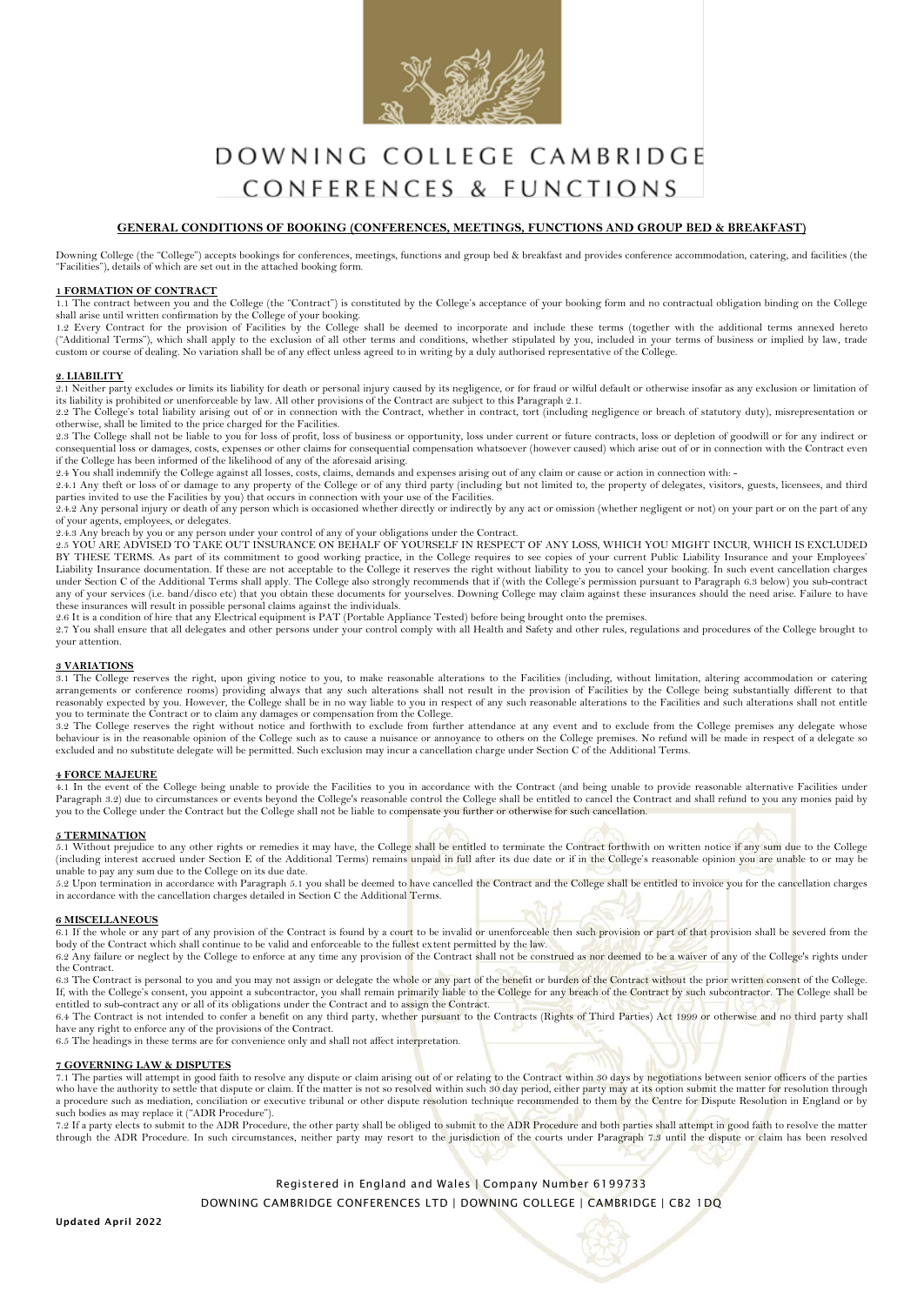pursuant to the ADR Procedure or until the person or tribunal in charge of the ADR Procedure notifies both parties in writing that in his, her or its opinion the matter is not capable of resolution through the ADR Procedure or is unlikely to be so resolved.

7.3 The Contract shall be governed by and construed in all respects in accordance with the laws of England and, subject to Paragraphs 7.1 and 7.2 the parties submit to the exclusive jurisdiction of the English courts in respect of any dispute or claim arising out of or relating to the Contract provided that the College may apply for an injunction or other interim<br>relief and enforce a judgement awarded

# **ADDITIONAL TERMS FOR BUSINESS CONFERENCES, MEETINGS, FUNCTIONS & GROUP BED AND BREAKFAST**

#### **A. BOOKING**

A provisional booking will not guarantee a reservation. To guarantee a reservation, please return the enclosed booking form. The College will acknowledge the booking on receipt of the form.

#### **B. DEPOSIT**

At any time prior to the event, we are entitled to require and you agree to pay a deposit, a minimum of 25% of the total contracted value, but in such amount as we<br>consider (in our reasonable opinion) is required in order (except in the event of a Force Majeure Event or where Downing College cancels the Event without cause) regardless of when cancellation takes place because the deposit is required to be paid to secure and reserve the space for the event whereas cancellations do not always allow Downing College the opportunity to re-book venues. Subject to the foregoing, the amount of your non-refunded deposits will be offset against any applicable cancellation charges that you incur.

#### **C. CANCELLATION CHARGES**

In the unfortunate circumstances that you have to cancel, partially cancel or postpone your confirmed booking, or reduce the number of meeting/syndicate rooms required, at any time prior to the event, details should be advised to Downing College in writing. The level of charge to be applied will depend on the amount of written notice given and calculated as follows:

| Applicable Cancellation Notice Period | Maximum number of Attendees |            |
|---------------------------------------|-----------------------------|------------|
|                                       | 80 or less                  | 81 or more |
| 365-181 days                          | 10%                         | 25%        |
| 180 - 90 days                         | 50%                         | 50%        |
| $89 - 31$ days                        | 75%                         | 100%       |
| Less than 30 days                     | 100%                        | 100%       |

#### **D. MINIMUM NUMBERS**

The Event Contract specifies the minimum number of delegates/guests Downing College accepts for the event. The chargeable amount will be calculated according to the highest of either the minimum number or the final number of guests attending the event.

#### **E. VARIATION TO THE BOOKING**

Any fluctuation in numbers should be notified in writing as soon as possible. Any increase in charges will be reflected in the final invoice. Final numbers should be notified in writing not less than 10 days prior to the start of the Conference Office. Place name cards and table plans must be confirmed at least 3 days prior to the event. Any changes after this time will only be accepted at the sole discretion of Downing College.

#### **F. PRICE & PAYMENT TERMS**

It is the responsibility of the Conference organiser to ensure that they have the current price list. In addition to the Price, you will pay for any other items for which it is reasonable for the College to charge (including but without limitation any damage to the College or to third party property caused by delegates). You must pay invoices issued by the College within 30 days of invoice date and the College reserves the right to charge interest (both before and after any judgement) on overdue payments from you at the rate of 4% (calculated annually but accruing on a daily basis) above Barclays Bank plc's base rate from time to time.

All sums payable under the Contract are exclusive of Value Added Tax, which shall be paid in addition (if lawfully chargeable). A single account will be sent to the Conference Organiser.

#### **G. AVAILABILITY OF BEDROOMS**

Rooms will not be available until 2.00pm on day of arrival and must be vacated by 10am on day of departure. A luggage room is available upon request. Any damage or faults with rooms must be reported to the Porters Lodge immediately. Lost keys will be charged at £50 plus vat at the prevailing rate and any other items taken from the bedrooms will be charged to the Conference Account at the cost price of the items.

#### **H. COLLEGE LIFE**

The College is a centre of education where Students, Fellows and Staff work throughout the year. It is also surrounded by other institutions, businesses and residents. Conference organisers should therefore ensure that their event keeps disturbance to a minimum; organisers are requested to remind their delegates that only Fellows of the College are permitted to walk on the main court lawns.

## **I. CAR PARKING FACILITIES**

Car parking is available by prior arrangement and vehicles and their contents are left at the owners' risk.

#### **J. CATERING**

Please note that the venue does not permit food of any nature (except for wedding cakes) to be provided by any other party. Where possible the College will assist in the storage of equipment. The College is not responsible beverage and offer an alternative. Cooking in the any of the kitchens located in the accommodation staircases is strictly prohibited.

#### **K. SMOKING & E-CIGARETTES**

Downing College is a smoke-free environment, and it is against the law to smoke or vape on its premises or in any of its buildings (including the bedrooms and associated public areas within the accommodation buildings). The College provides designated smoking areas which are indicated on the Domus Map. Any infringement of this law will result in the College imposing a fine of £250.00 to the individual concerned to compensate the College for the need to deep clean the<br>fabric and furnishings of the area concerned. This cha

# **L. DAMAGE**

You are responsible for all allocated rooms during the period of the event. Any damage to the rooms or their contents incurred as a result of your guests' or representatives'; acts, omissions or default will result in a charge to remedy such damage. We reserve the right to escort any guest from the premises that, in the opinion of the management, are causing excessive disruption or damage.

#### **M. BEHAVIOUR ON OUR PREMISES**

The College expects all members of its community, including Staff and Fellows, along with all guests and visitors to be treated with courtesy and respect. Should any of<br>your party, or anyone employed by you, e.g., musician stay. Should this occur, no monies will be refunded to you, and you will be charged and invoiced for the entire cost of that stay termination notwithstanding. If any<br>damage caused by your party prevents bedrooms or other f as well as the cost of repairing any damage caused to Downing College property, contents or grounds.